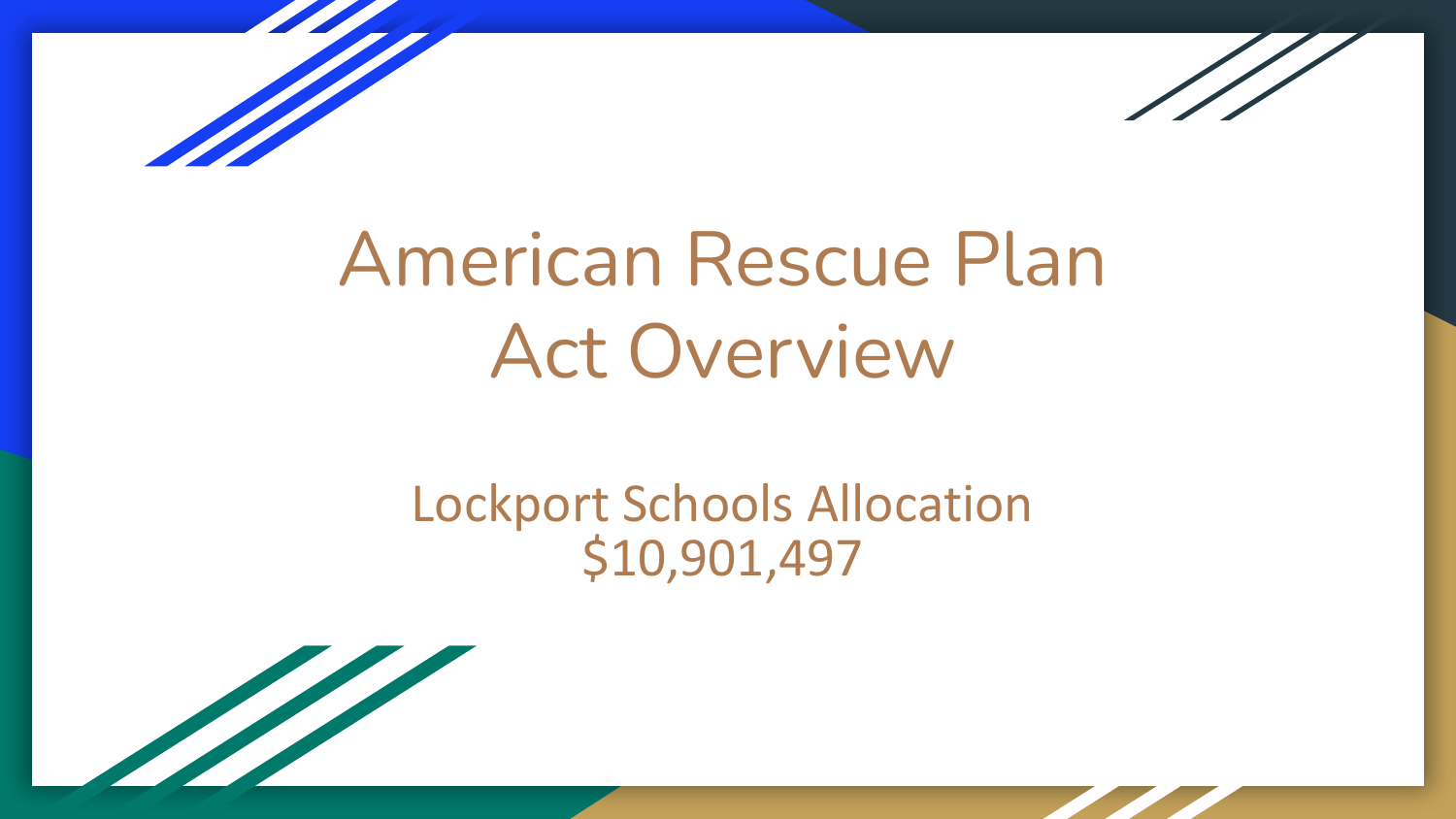Public Forum Opportunity for the Proposed American Rescue Plan Act Funds Allocation

At anytime during the presentation you may email your question to:

questions@lockportschools.net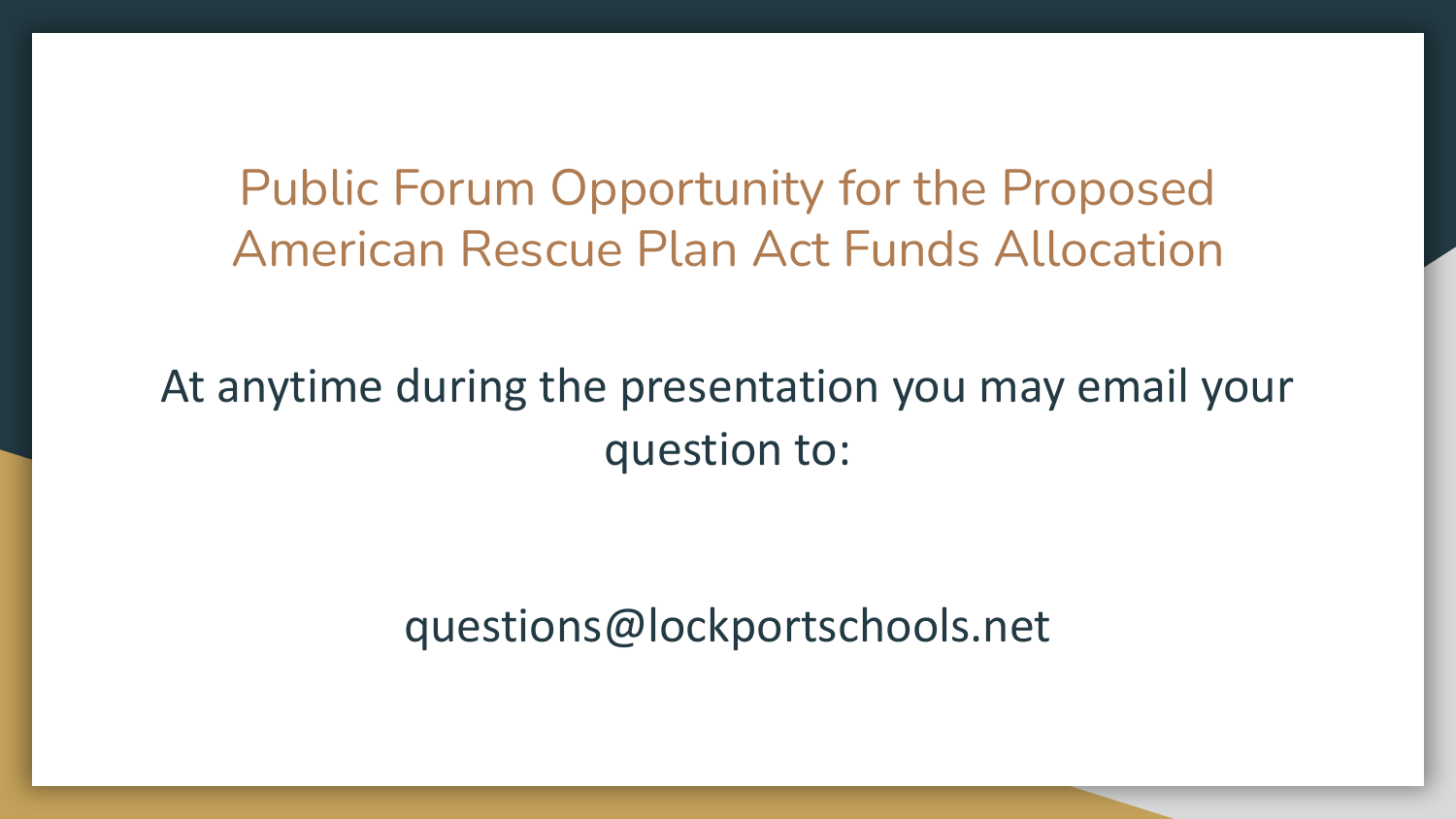# ARPA for K-12 through September 30, 2024

Funds for Lockport were allocated proportionally to the District Title 1 distribution

20% of the allocation or a minimum of \$2,180,299 must be reserved for Interrupted Instruction and Learning Loss

Within 30 days of receiving funds, the district will share plans publicly on the District website for returning to in-person instruction.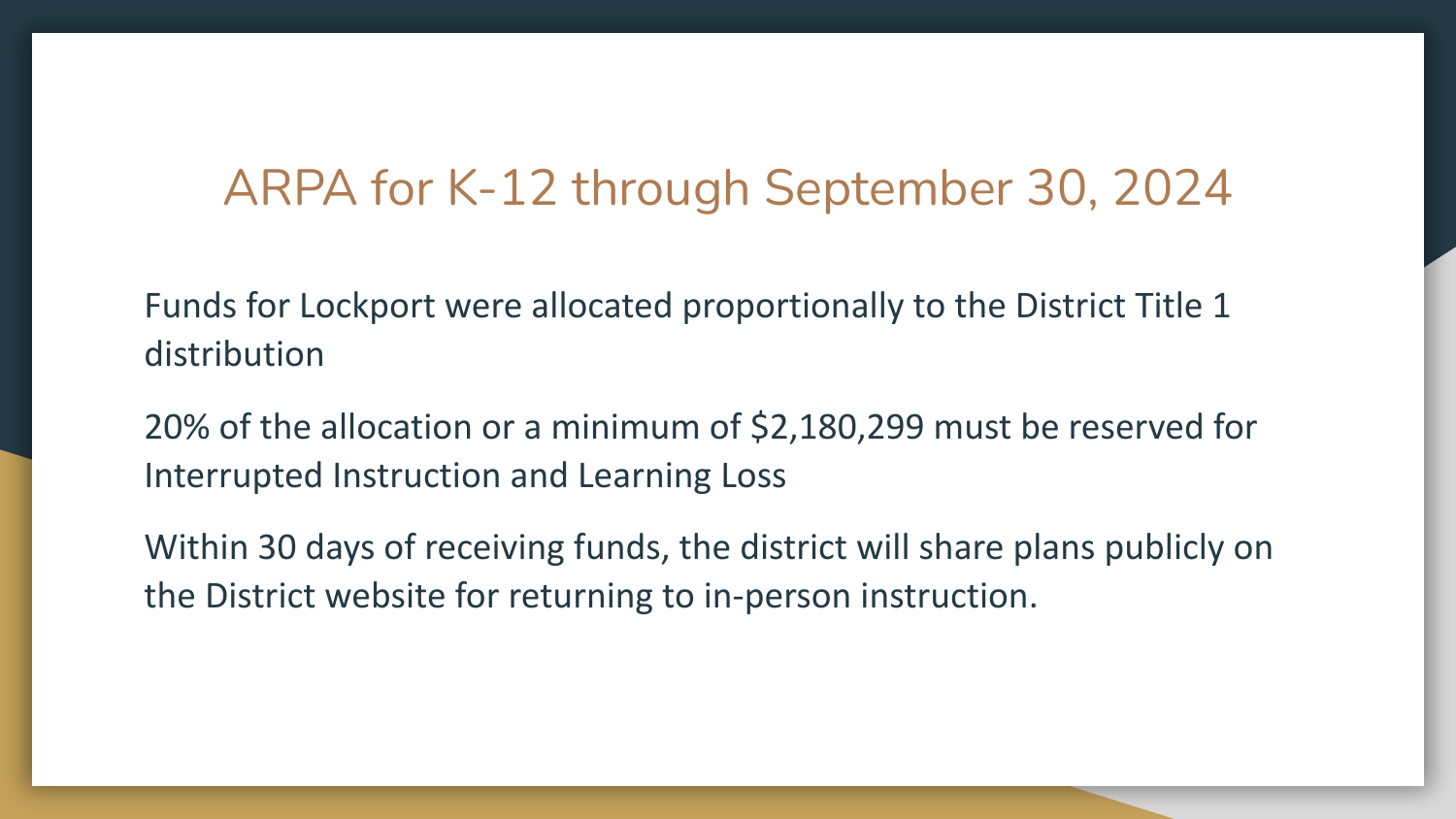# Other Areas Money Can be Allocated

School districts must reserve at least 20 percent to address "loss of instructional time."

**Remaining funds** to school districts are flexible and can be used for:

Repairing ventilation systems, Reducing class sizes and implementing social distancing guidelines, Purchasing personal protective equipment, and Hiring support staff to care for students' health and well-being.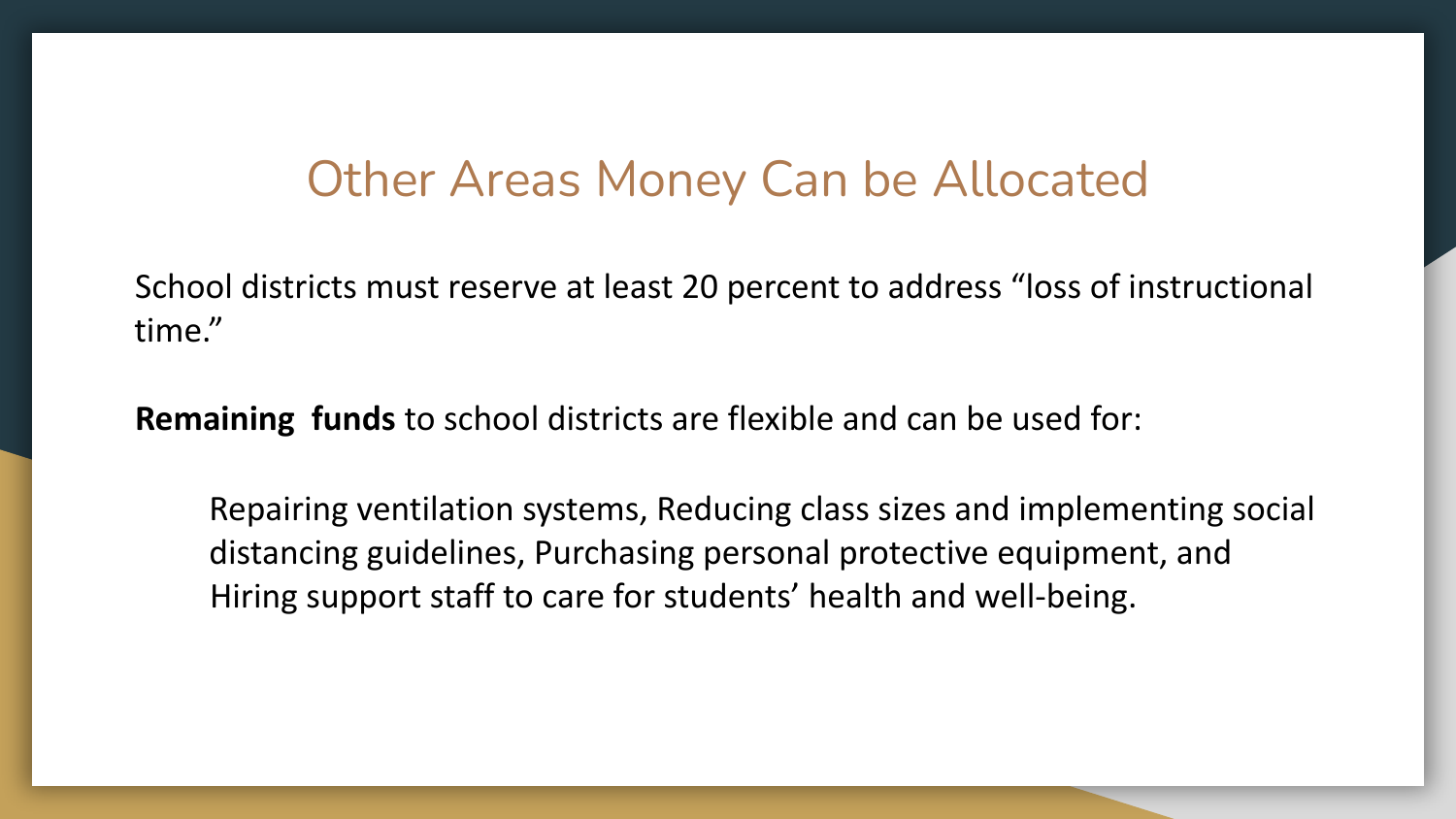Maximizing in-person instructional time.

#### **In-School Support (AIS):**

The District proposes hiring an additional sixteen (16) K-8 academic intervention services teachers. These are two year assignments beginning in the Fall 2021. Estimated ARPA allocation for two years is \$2,253,660.

#### **Reduction of Class Sizes:**

The District proposes hiring an additional five (5) teachers to reduce classroom enrollment at specific buildings. These are two year assignments beginning in the Fall 2021. Estimated ARPA allocation for two years is \$704,268.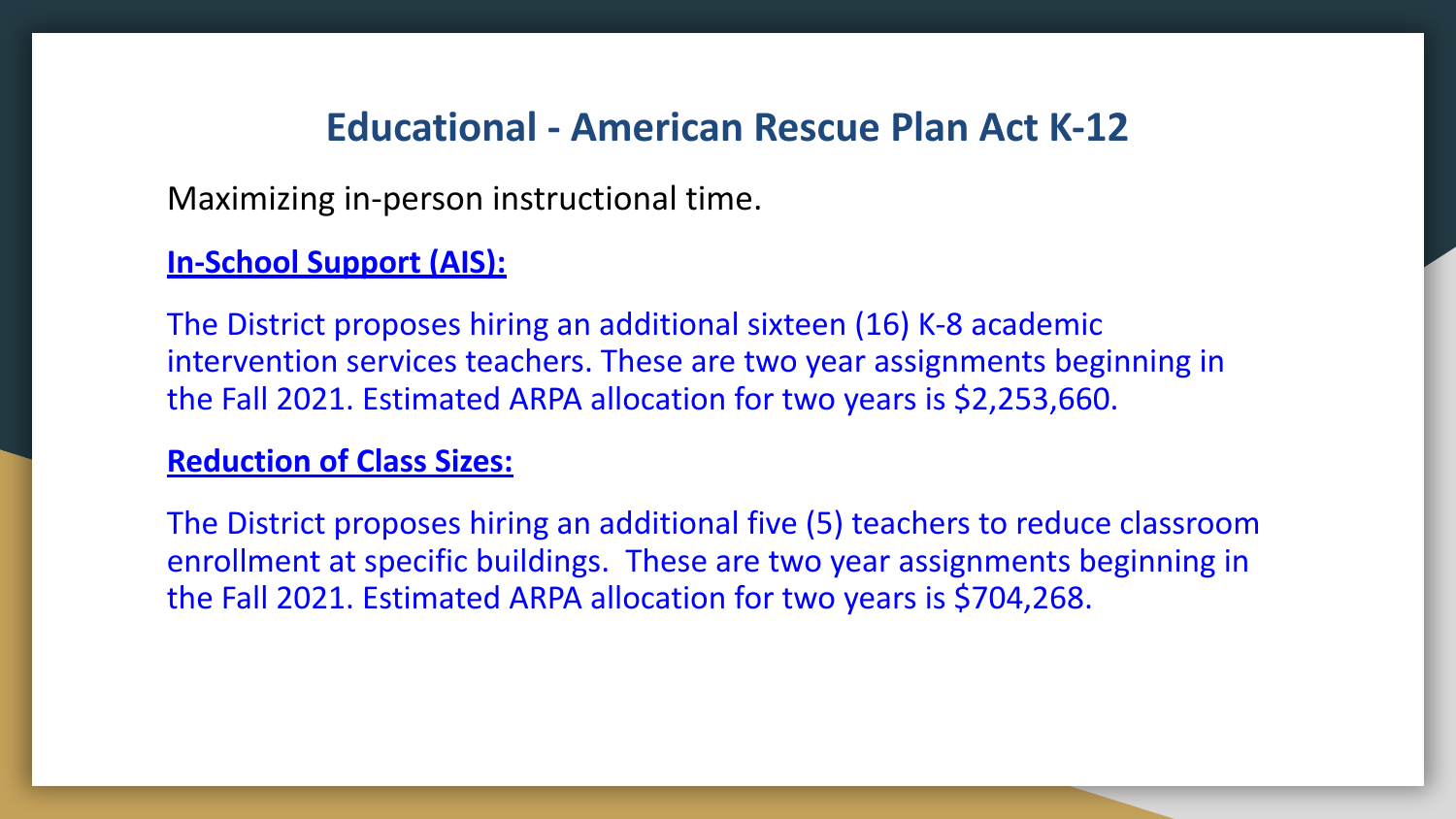Offer evidence-based summer, **after school** and other extended learning and enrichment programs.

#### **After School Support:**

The District proposes increasing after school academic support, with transportation, from the current two days per week to four days per week at North Park Junior High School. Homework help labs will also be made available at Lockport High School. This will continue for two years beginning in the Fall 2021. Estimated ARPA allocation for two years is \$296,510.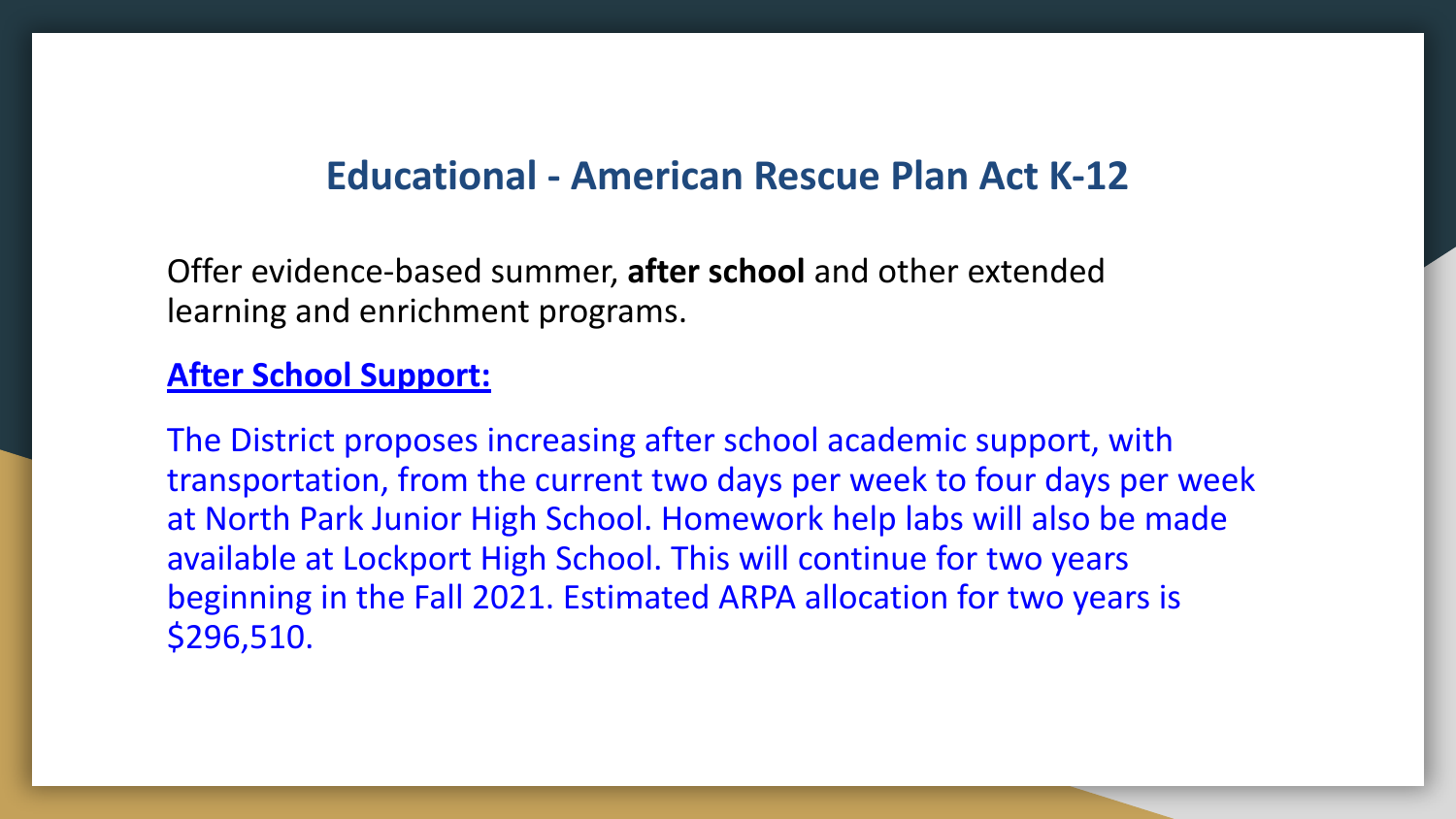Implementing evidence-based strategies to meet students' social, emotional and mental health needs.

#### **Summer School:**

The District proposes making available five (5) summer school counselors for the K-6 buildings to provide social emotional support for the students. This will continue for two years beginning in the Fall 2021. Estimated ARPA allocation for two years is \$39,688.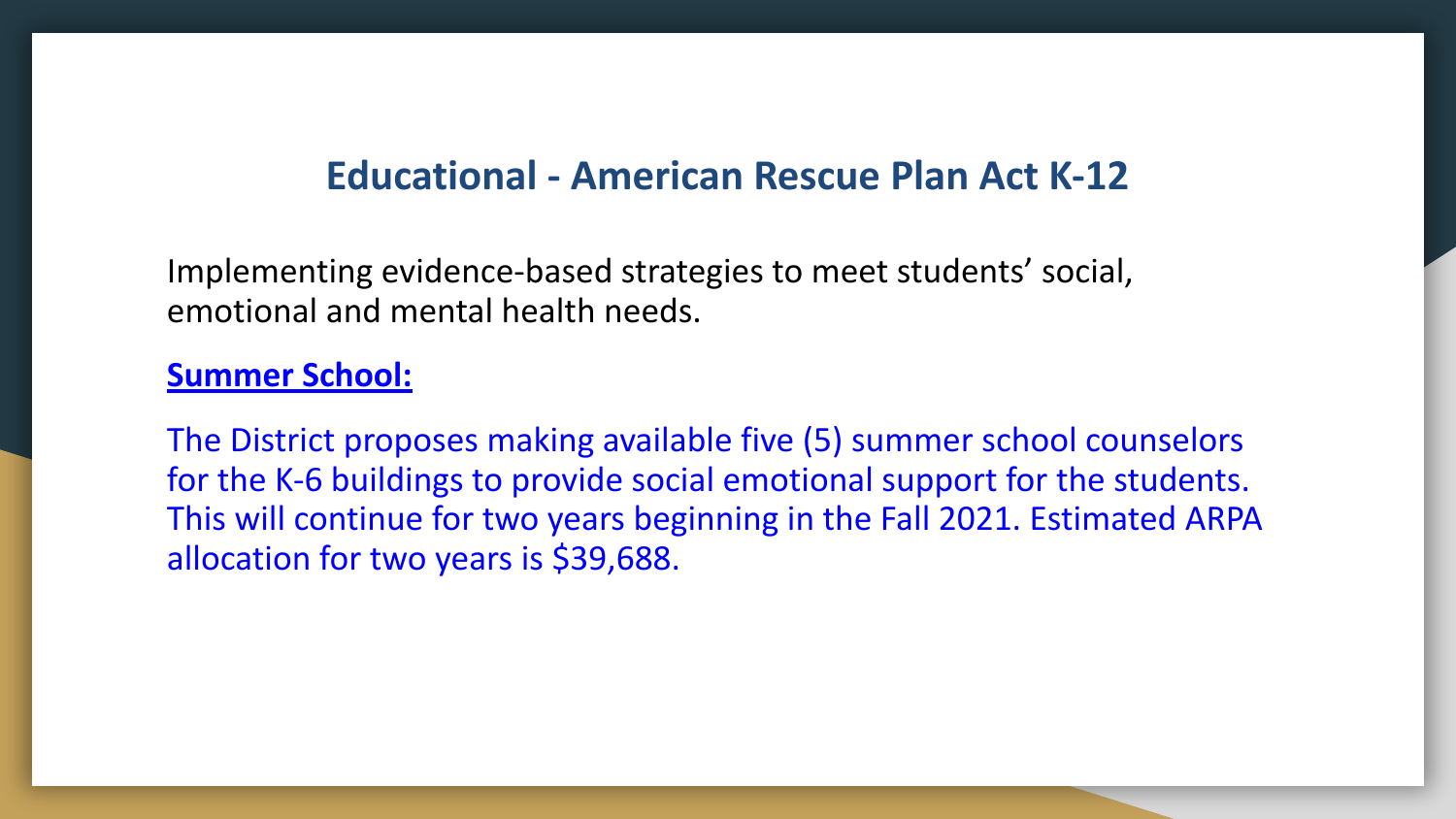Offer evidence-based summer, after school and other extended learning and **enrichment programs**.

#### **Enhanced Learning Opportunities for School to Work Careers:**

The District proposes hiring eight (8) teachers in the area of Business and STEM to provide enhanced learning opportunities for all students in the fields of Science, Technology, Engineering and Math. This will continue for two years beginning in the Fall 2021. Estimated ARPA allocation for two years is \$1,126,830.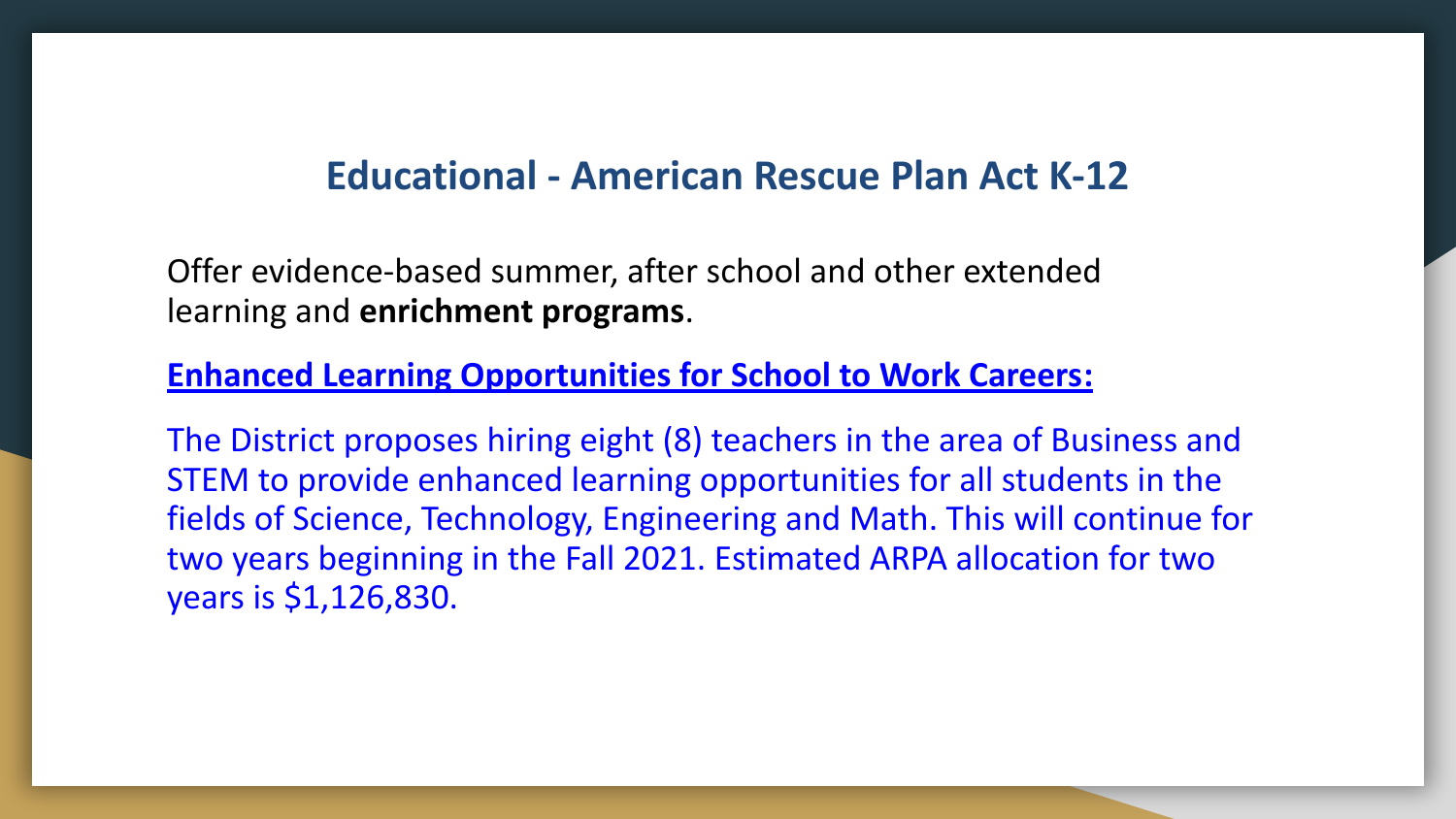Maximizing in-person instructional time.

#### **Classroom Support for Attendance and Learning:**

The District proposes hiring two (2) teacher aides to monitor student attendance in grades 7 - 12 and eight (8) classroom support teacher aides for grades 1 & 2. This will continue for two years beginning in the Fall 2021. Estimated ARPA allocation for two years is \$794,500.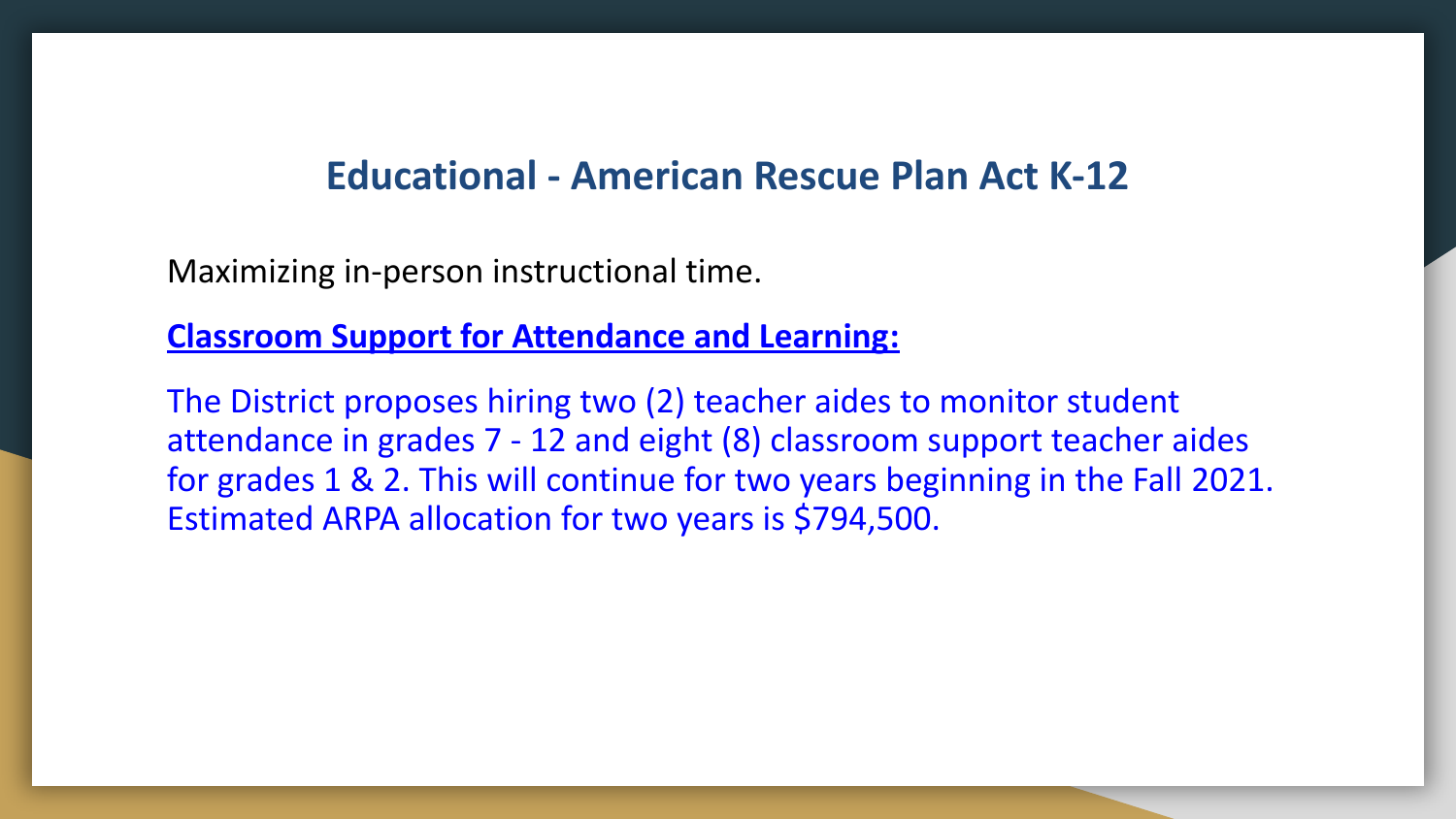# **Mental Health - American Rescue Plan Act K-12**

Implementing evidence-based strategies to meet students' social, emotional and mental health needs.

#### **Mental Health:**

The District proposes hiring three (3) additional social workers, one (1) additional counselor and two (2) to six (6) behavioral specialists. These are two year assignments beginning in the Fall 2021. Estimated ARPA allocation for two years is \$1,408,538.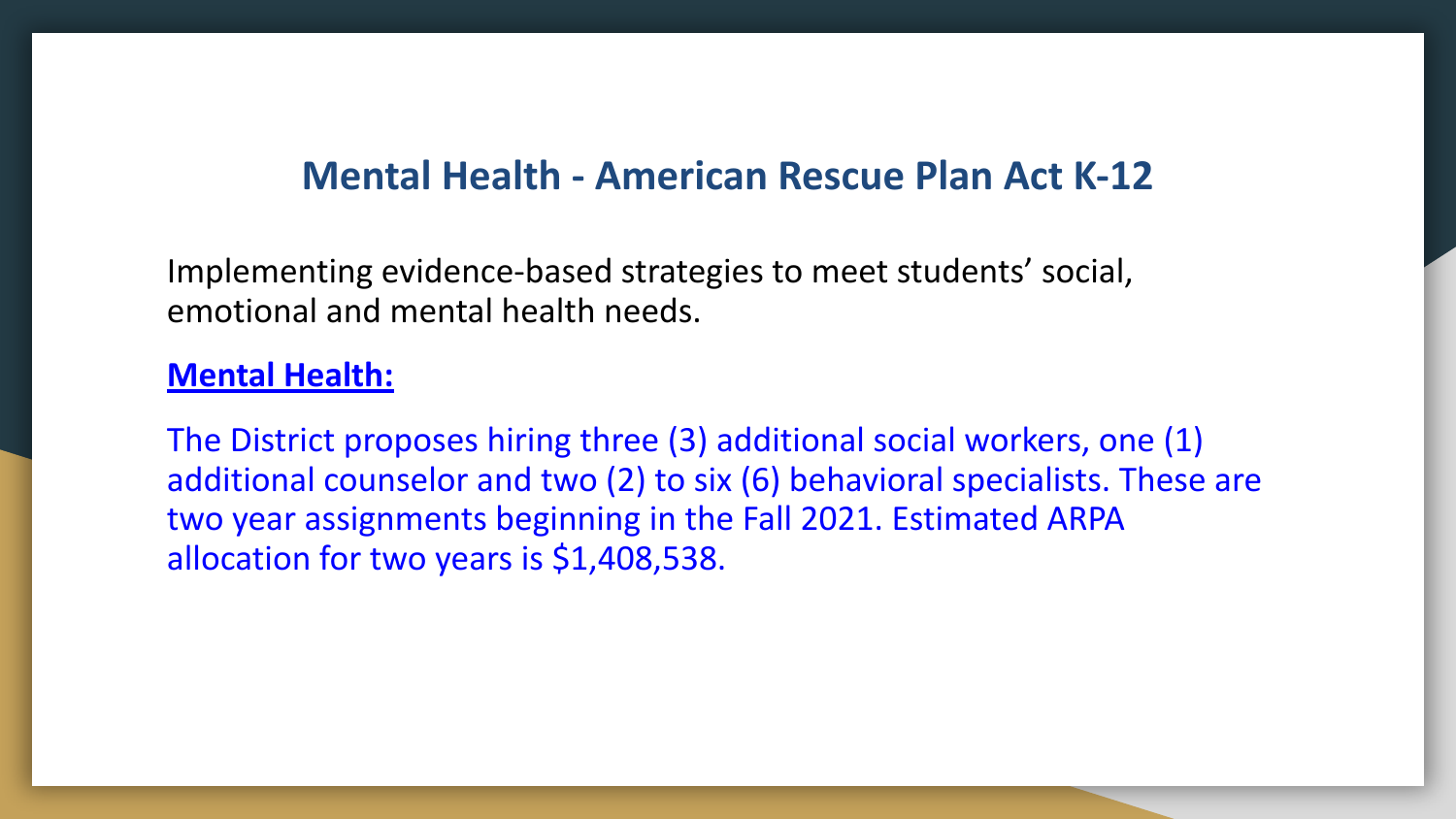# **Diversity/Equity/Inclusivity - American Rescue Plan Act K-12**

Implementing evidence-based strategies to meet students' social, emotional and mental health needs.

The District proposes creating a Diversity, Equity, Inclusion program and assigning two TOSA's (teachers on special assignment) to develop the program framework. A social studies teacher dedicated to focusing on current social issues affecting society today has been proposed. These are two year assignments beginning in the Fall 2021. Estimated ARPA allocation for two years is \$422,560.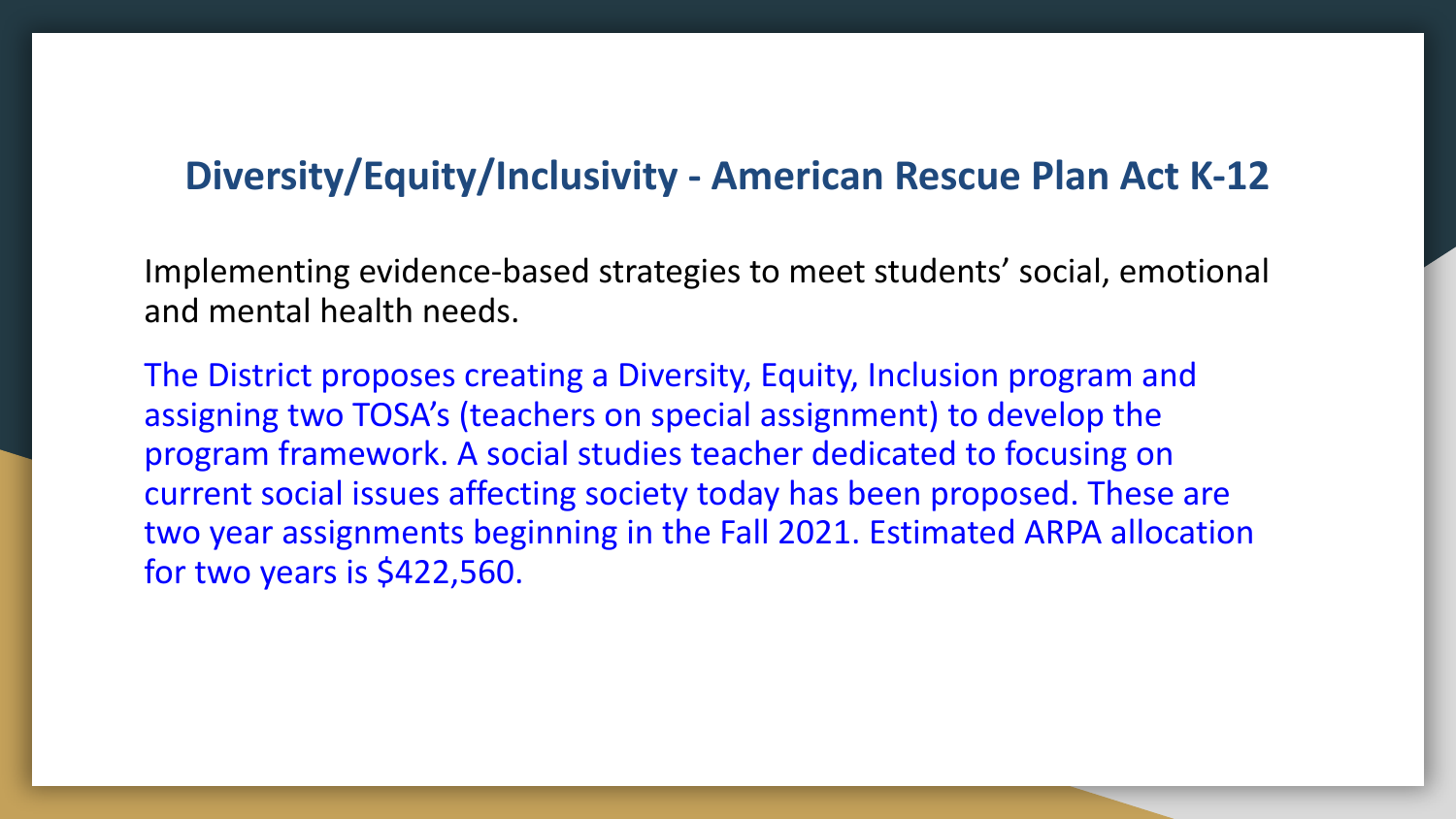## **Professional Development - American Rescue Plan Act K-12**

The District proposes additional professional development and usage of specialized programs to deliver the proposed comprehensive learning program by hiring two instructional coaches in the content areas of math and one (1) AIS (academic intervention services) coordinator. These are two year assignments beginning in the Fall 2021. Estimated ARPA allocation for two years is \$422,560.

Purchase of the Wilson Reading System Training and Products is a one year cost of \$48,087 with ARPA funds.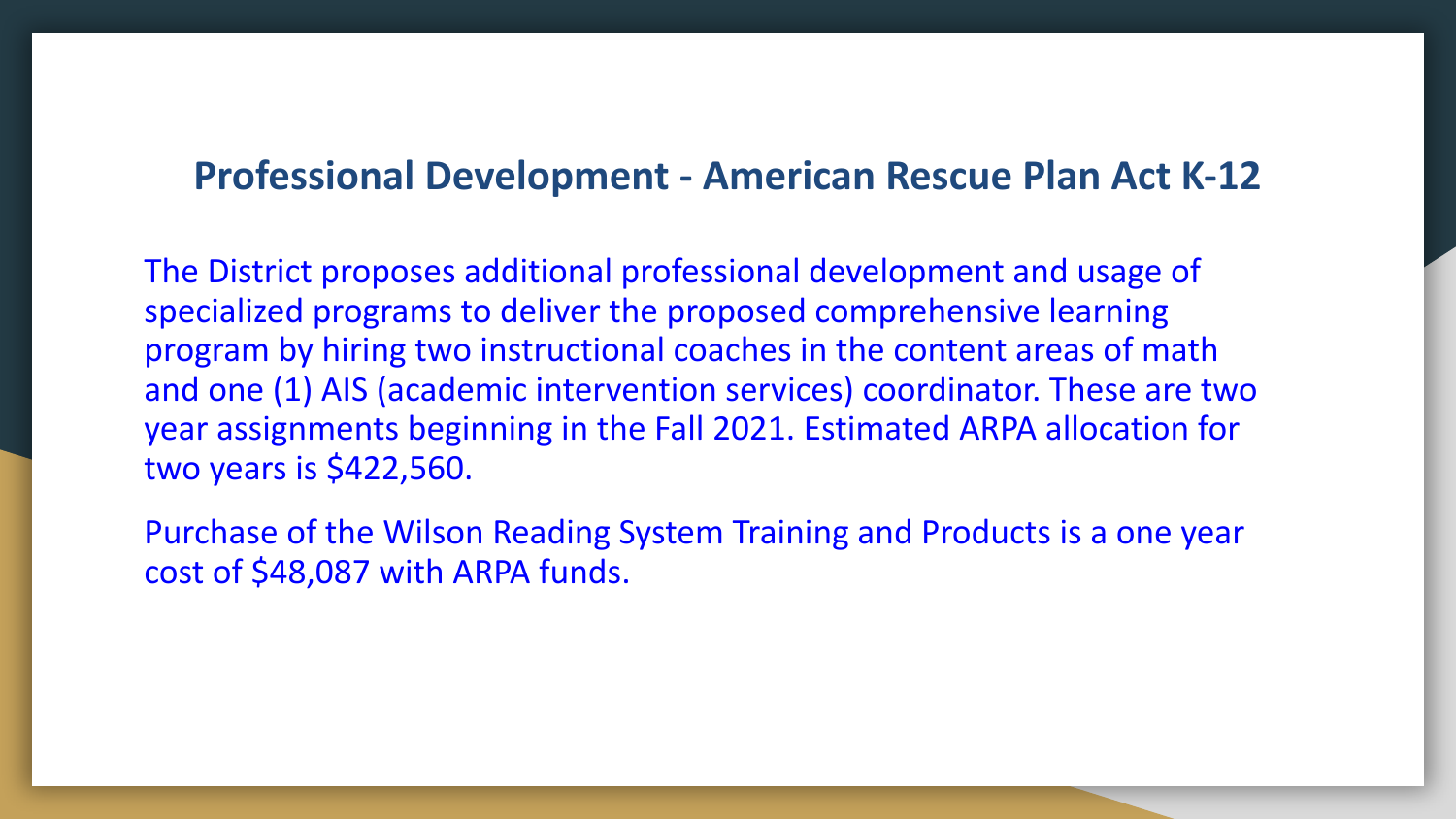### **Facilities - American Rescue Plan Act K-12**

Funds can be used for infrastructure needs including cleaning supplies, physical upgrades and repairs to reduce COVID transmission, including ventilation.

The facilities department has received an estimate of \$230,000 to rebalance all of the HVAC systems. This will help to regulate the air filtration systems.

Additional infrastructure items are being researched by the Board of Education Facilities Committee.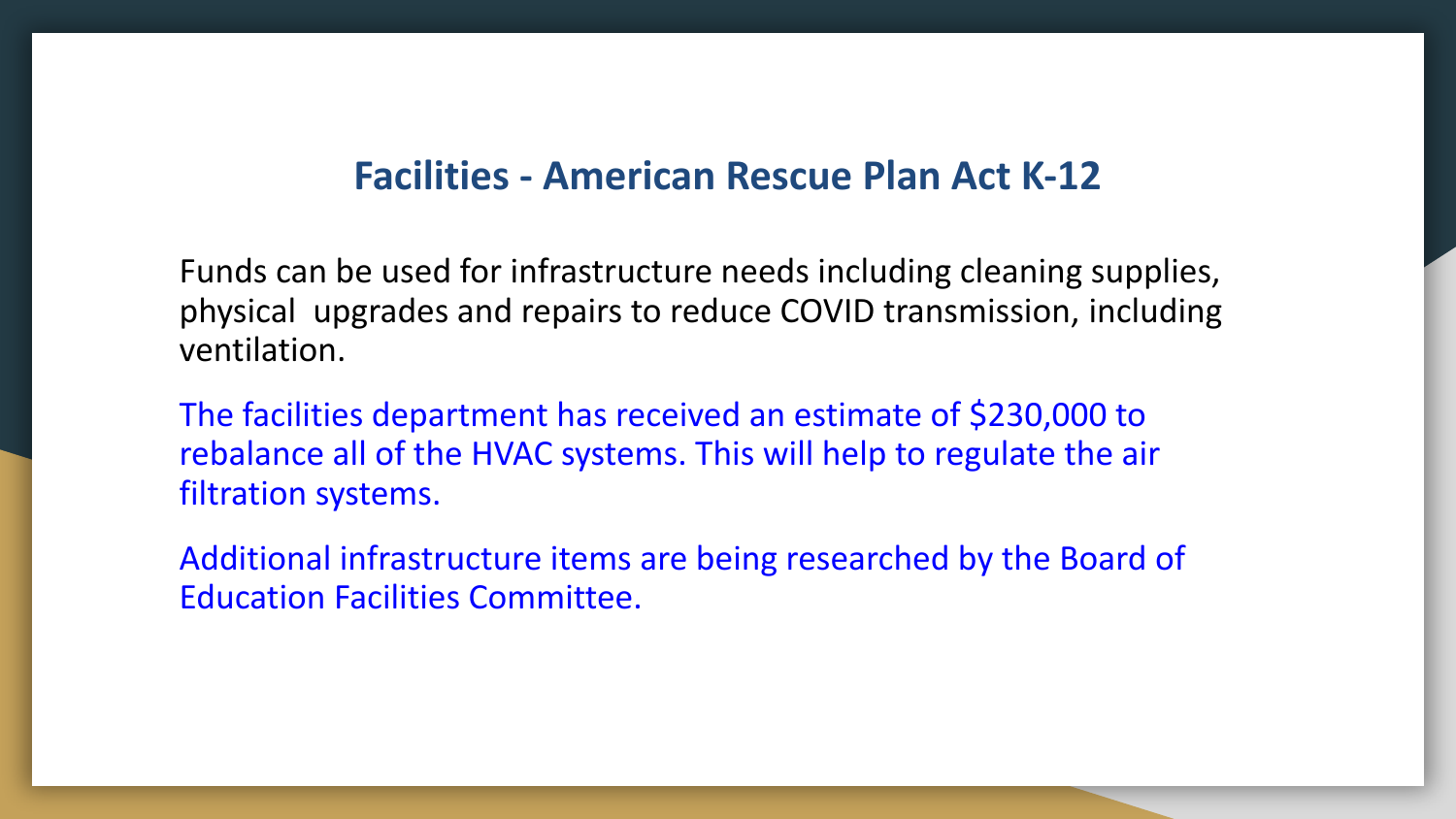# **Other Areas - American Rescue Plan Act Funds Can Be Spent**

Money can be spent on any activity already allowed under Every Student Succeeds Act (ESSA), the Individuals with Disabilities Education Act (IDEA), or Perkins.

Expenditures can be used to allow school districts continue operations and retain existing staff.

Funds can be used for purchase of educational technology.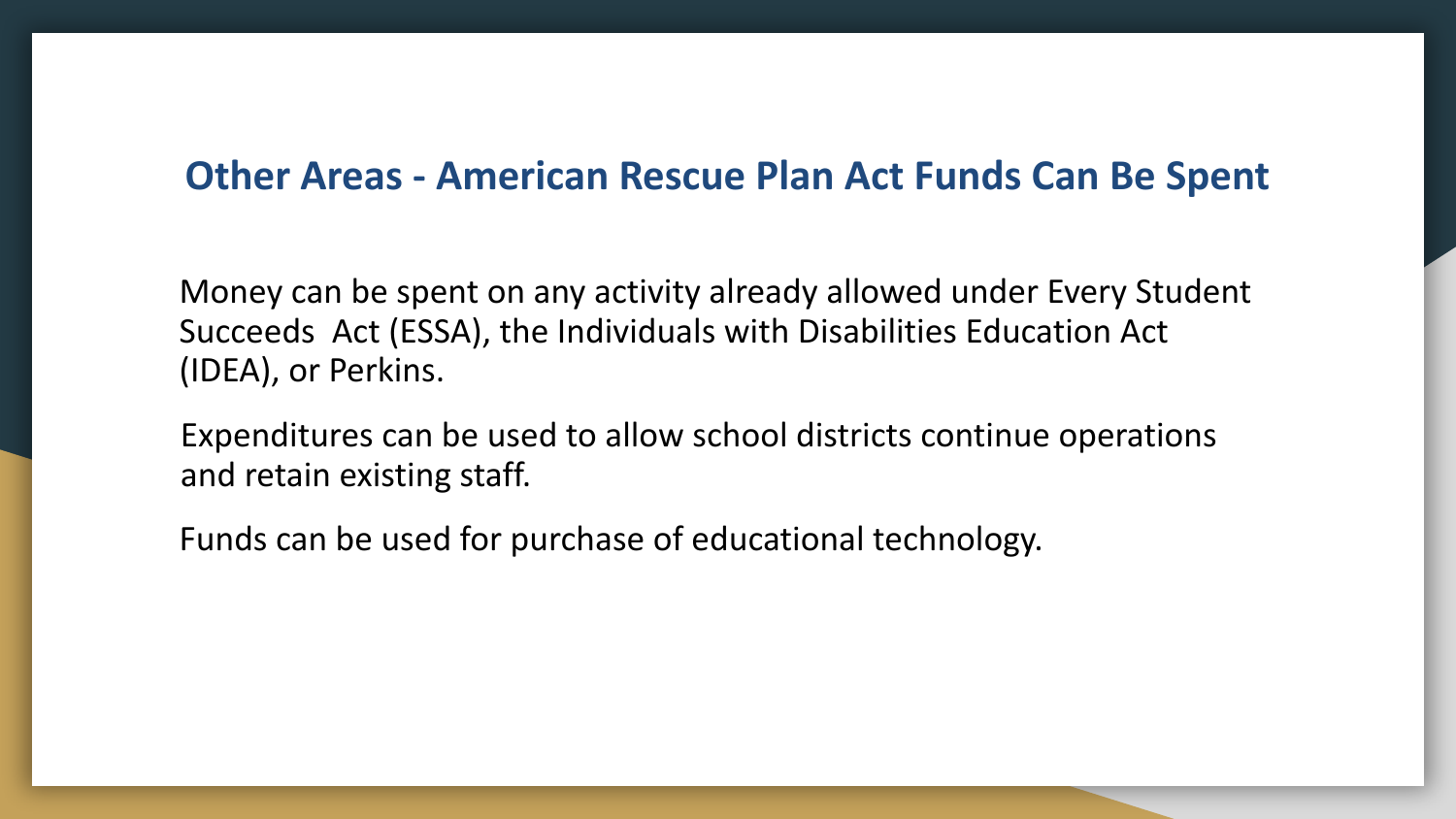# **RECAP American Rescue Plan Act Fund Allocation K-12**

#### **Instructional:**

In-School (AIS) \$ 2,253,660

Reduction of Class Sizes \$ 704,268

After School Support \$ 296,510

School to Work Opportunities  $\frac{1}{2}$  1,126,830

Classroom Support \$ 794,500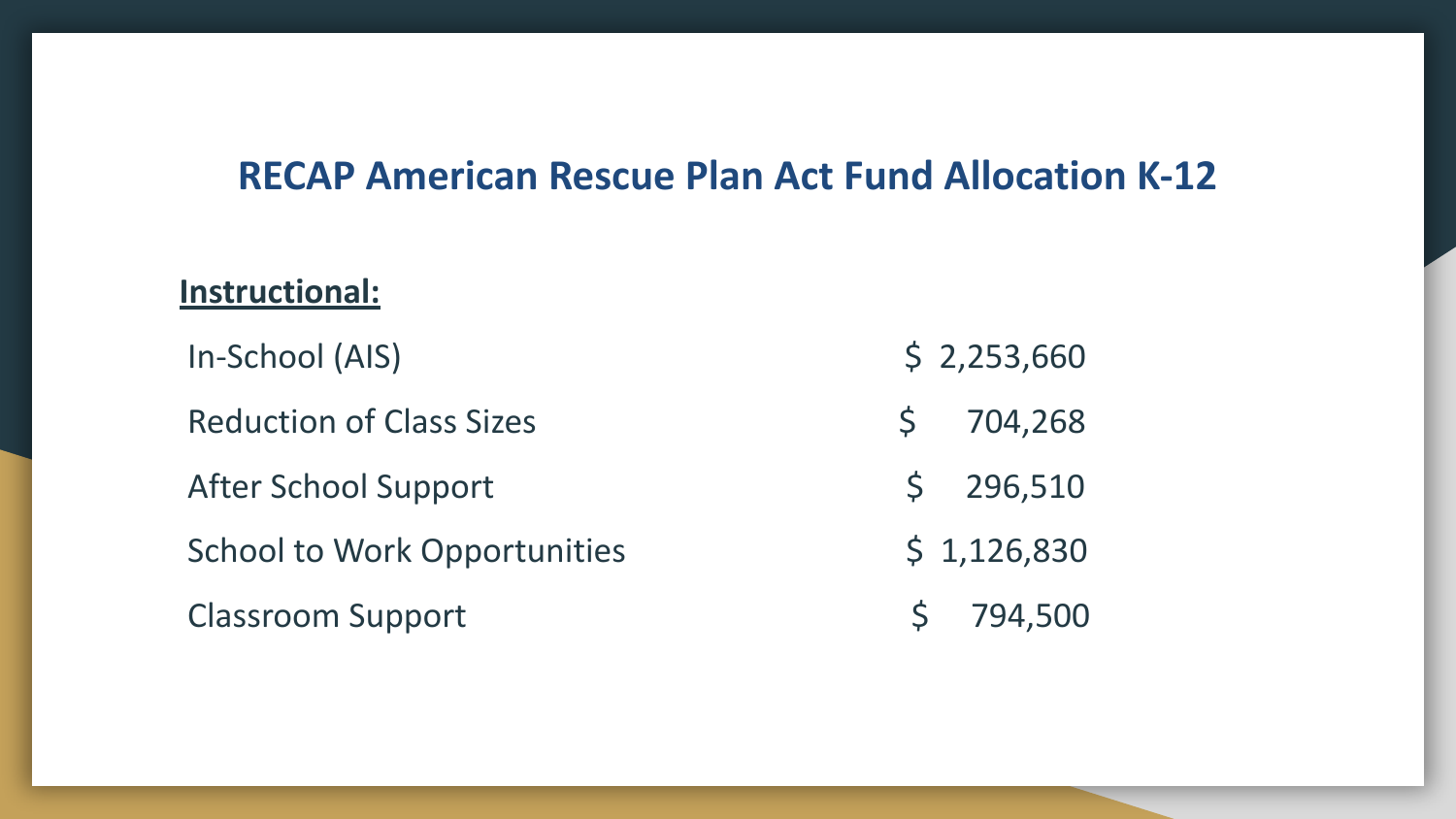# **RECAP American Rescue Plan Act Fund Allocation K-12**

#### **Mental/Emotional Health:**

Summer School Counselor Support  $\sin \theta$  \$ 39,688

\*School Year Support \$ 1,408,538

\*Social workers, counselor, behavior specialists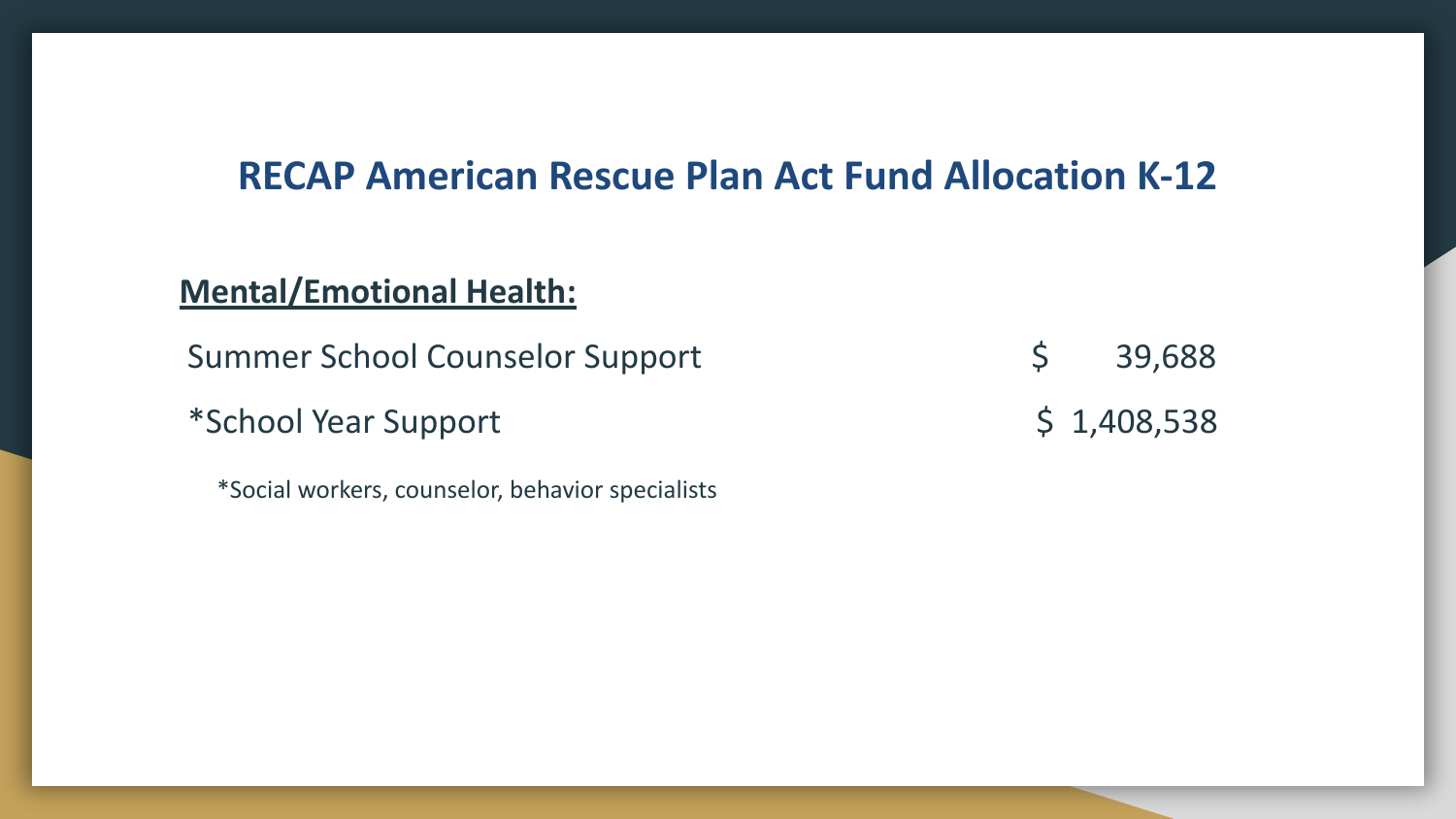# **RECAP American Rescue Plan Act Fund Allocation K-12**

| <b>Diversity/Equity/Inclusion Program</b> | \$422,560              |
|-------------------------------------------|------------------------|
| <b>Professional Development</b>           | \$422,560              |
| <b>Program Materials</b>                  | 48,087<br>$\mathsf{S}$ |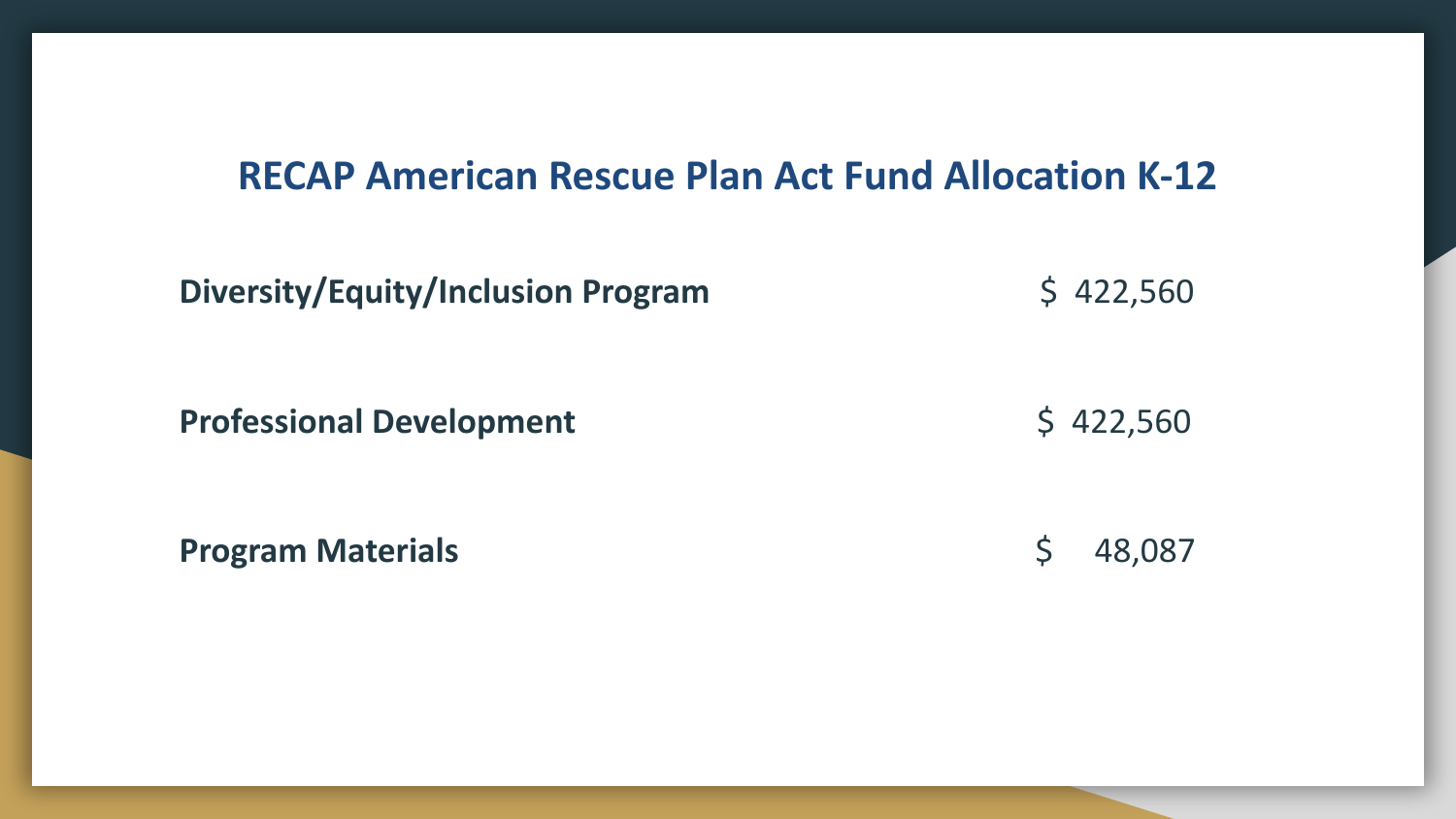# **RECAP American Rescue Plan Act Fund Allocation**

#### **Facilities**

HVAC Unit Rebalancing  $$ 230,000$ 

TBD  $$3,154,296$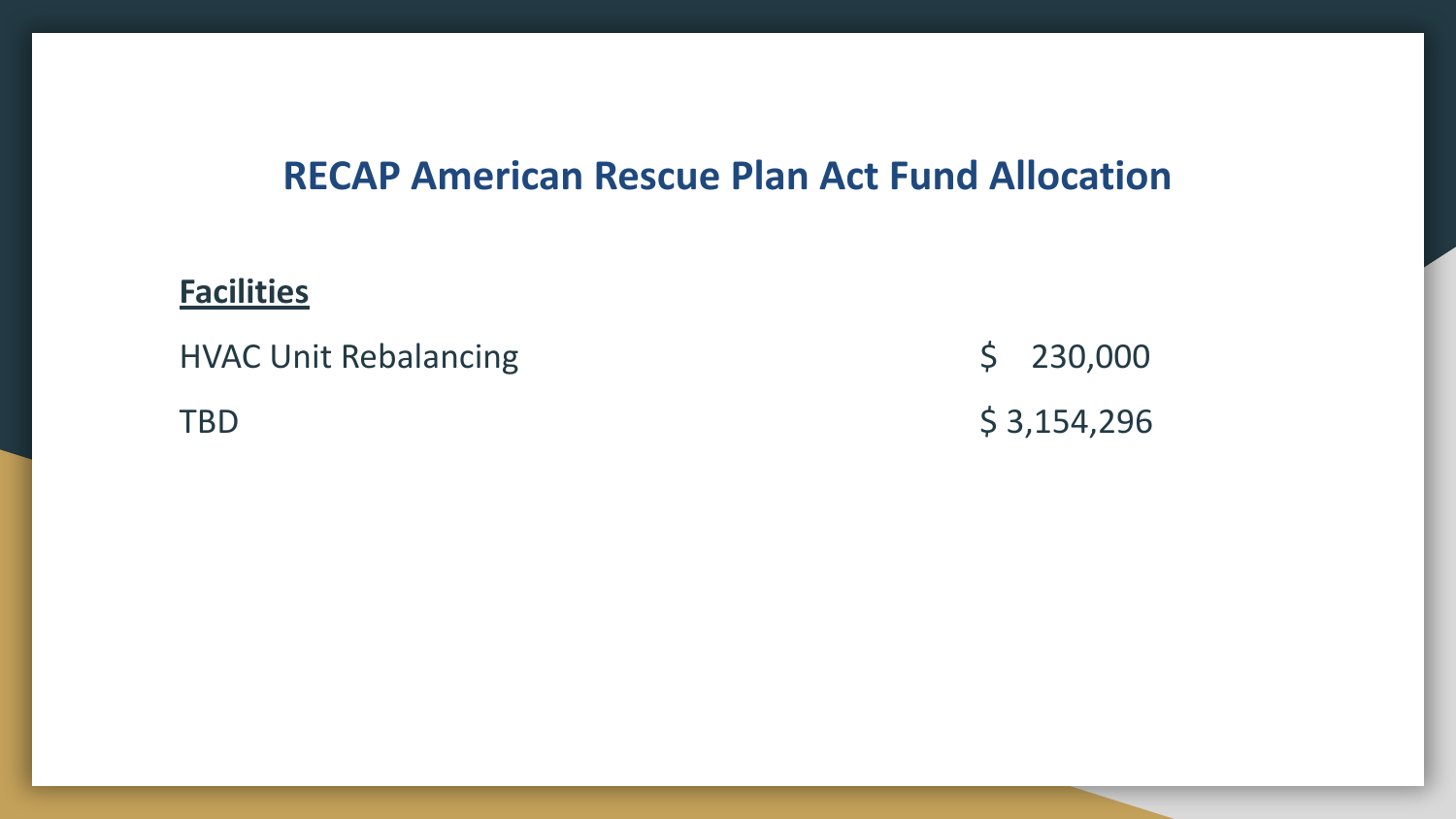# Proposed Next Steps:

- Post this Public Forum Presentation to the District Website after this public hearing on Thursday, June 3, 2021.
- Parent and Staff Surveys can be created to gather individual feedback from stakeholders by Friday, June 11, 2021.
- Submit American Rescue Plan application when it is released by July 1, 2021.
- Post Reopening Plan to District Website within 30 days after receiving 1st payment on the ARPA allocation.